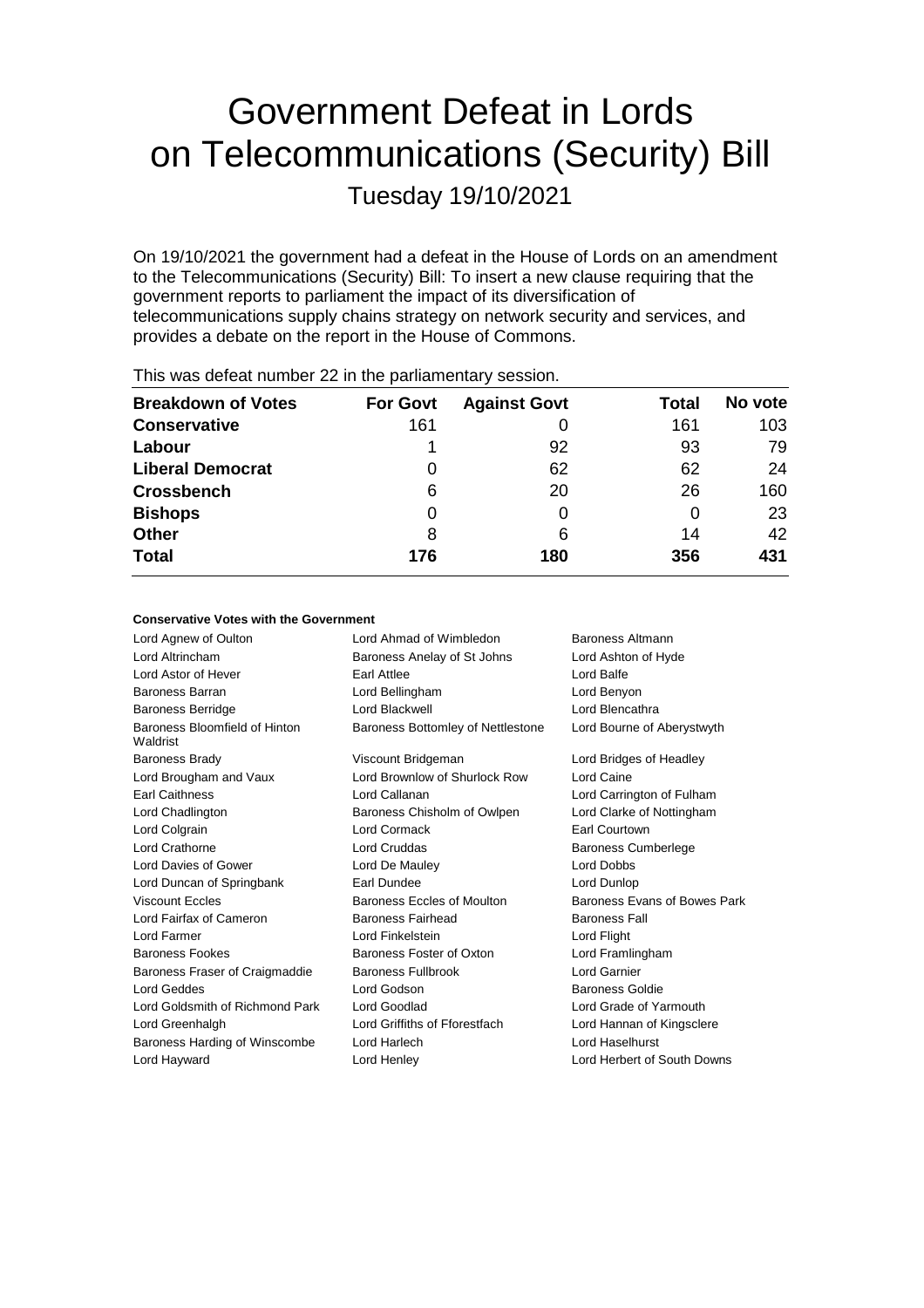Lord Holmes of Richmond Baroness Hooper Cord Horam Lord Howard of Lympne Lord Howard of Rising Lord Howell of Guildford Lord Hunt of Wirral Baroness Jenkin of Kennington Lord Jopling Lord Keen of Elie Lord Kirkhope of Harrogate Lord Lamont of Lerwick Lord Lang of Monkton Lord Lansley Earl Leicester Lord Leigh of Hurley **Lord Lexden** Lord Lexden **Lord Lilley** Earl Lindsay Lord Lingfield Lord Lucas Lord Mancroft Baroness Manzoor Lord Marland Lord Marlesford Lord McColl of Dulwich Lord McInnes of Kilwinning Baroness McIntosh of Pickering Lord McLoughlin Lord Mendoza Baroness Meyer **Duke of Montrose Baroness Morris of Bolton** Lord Moylan Lord Moynihan Lord Naseby Lord Nash **Baroness Neville-Jones** Baroness Neville-Rolfe Baroness Noakes Lord Northbrook Lord Norton of Louth Lord O'Shaughnessy Lord Offord of Garvel Lord Parkinson of Whitley Bay Baroness Pidding Lord Popat Lord Porter of Spalding Lord Randall of Uxbridge **Baroness Rawlings Lord Reay** Baroness Redfern Lord Ribeiro Viscount Ridley Lord Risby Baroness Sanderson of Welton Lord Sandhurst Lord Sarfraz **Lord Sassoon** Baroness Scott of Bybrook Baroness Seccombe **Lord Selkirk of Douglas** Lord Sharpe of Epsom Lord Sheikh Lord Sherbourne of Didsbury Lord Shinkwin Lord Smith of Hindhead Baroness Stedman-Scott Lord Stewart of Dirleton Baroness Stowell of Beeston **Baroness Stroud** Baroness Sugg Lord Suri Lord Taylor of Holbeach Lord Trefgarne Viscount Trenchard Lord True Lord Tugendhat Baroness Vere of Norbiton **Baroness Verma** Lord Wei Lord Wharton of Yarm **Baroness Williams of Trafford** Lord Wolfson of Tredegar Lord Young of Cookham Viscount Younger of Leckie

Lord Hill of Oareford Lord Hodgson of Astley Abbotts Baroness Hodgson of Abinger

#### **Conservative Votes against the Government**

**Labour Votes with the Government** Lord Davidson of Glen Clova

## **Labour Votes against the Government**

Baroness Andrews Baroness Armstrong of Hill Top Lord Bassam of Brighton Baroness Blake of Leeds Baroness Blower Baroness Blower Lord Boateng Lord Bradley Lord Browne of Ladyton Lord Campbell-Savours Lord Carter of Coles Baroness Chakrabarti Lord Coaker Lord Collins of Highbury **Baroness Corston** Baroness Corston Baroness Crawley Lord Cunningham of Felling Lord Davies of Brixton Lord Davies of Oldham Baroness Donaghy Baroness Drake Lord Dubs Lord Elder Lord Falconer of Thoroton Lord Faulkner of Worcester Lord Foulkes of Cumnock Baroness Gale Lord Glasman Baroness Golding Lord Grantchester Lord Grocott Lord Hain Viscount Hanworth Lord Harris of Haringey Lord Haworth **Baroness Hayman of Ullock** Baroness Hayter of Kentish Town Baroness Healy of Primrose Hill Baroness Henig Contract Rend Hollick Lord Howarth of Newport **Lord Hunt of Kings Heath** Baroness Jay of Paddington Baroness Jones of Whitchurch Lord Kennedy of Southwark Lord Khan of Burnley Lord Layard Lord Lennie Lord Liddle Lord Lipsey Baroness Lister of Burtersett Lord McAvoy Baroness McDonagh Baroness McIntosh of Hudnall Lord McNicol of West Kilbride Baroness Merron Lord Monks Baroness Morgan of Huyton

Baroness Adams of Craigielea Lord Adonis Lord Anderson of Swansea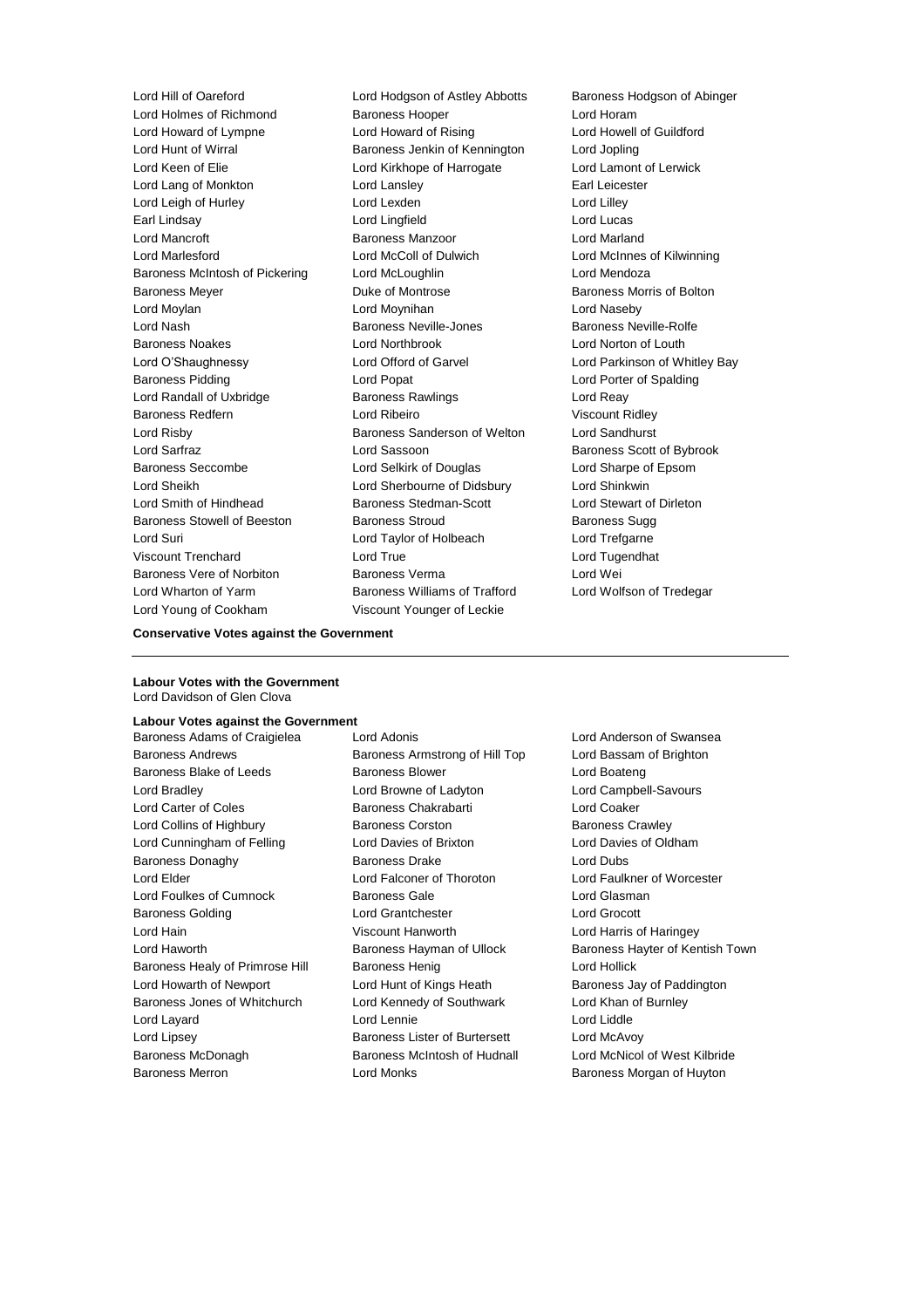Baroness Osamor **Baroness Community** Lord Pendry **Baroness Pricess Pitkeathley** Lord Ponsonby of Shulbrede Baroness Prosser Baroness Ramsay of Cartvale Baroness Rebuck Lord Robertson of Port Ellen Lord Rooker Lord Rosser Lord Sawyer Baroness Sherlock Lord Sikka Baroness Smith of Basildon Lord Snape Viscount Stansgate Lord Stevenson of Balmacara Baroness Taylor of Bolton Baroness Thornton **Lord Touhig** Lord Touhig Lord Triesman Lord Tunnicliffe **Baroness Warwick of Undercliffe** Lord Watson of Invergowrie Lord Watts **Baroness Wheeler** Baroness Wheeler Baroness Whitaker Lord Whitty Baroness Wilcox of Newport Lord Wood of Anfield Lord Young of Norwood Green Baroness Young of Old Scone

#### **Liberal Democrat Votes with the Government**

## **Liberal Democrat Votes against the Government**

Baroness Walmsley **Lord Willis of Knaresborough** 

Lord Beith **Baroness Bonham-Carter of Yarnbury** Baroness Bowles of Berkhamsted Baroness Brinton **Baroness** Brinton **Lord Bruce of Bennachie** Baroness Burt of Solihull Lord Campbell of Pittenweem Lord Chidgey Lord Clement-Jones Lord Dholakia Lord Foster of Bath Lord Fox Baroness Garden of Frognal Lord German Lord Goddard of Stockport Baroness Grender **Baroness Hamwee** Baroness Hamwee **Baroness Hammed Baroness Hammed Baroness** Hammed Baroness Hammed Baroness Hammed Baroness Hammed Baroness Hammed Baroness Hammed Baroness Hammed Baroness Hammed Baroness Lord Hussain Baroness Hussein-Ece Baroness Janke Baroness Jolly **Lord Jones of Cheltenham** Baroness Kramer Lord Lee of Trafford Baroness Ludford Lord Marks of Henley-on-Thames Lord Newby Lord Oates Lord Paddick Lord Palmer of Childs Hill Baroness Parminter Baroness Pinnock Lord Purvis of Tweed Baroness Randerson Lord Razzall Lord Redesdale Lord Rennard Lord Roberts of Llandudno Lord Scriven Baroness Sheehan Lord Shipley Baroness Smith of Newnham Lord Stoneham of Droxford Lord Storey Lord Strasburger **Lord Stunell** Baroness Suttie Lord Teverson **Baroness Thomas of Winchester** Lord Thomas of Gresford Baroness Thornhill **Same School Contact Viscount Thurso** Contact Lord Tope Baroness Tyler of Enfield Lord Tyler Lord Tyler Lord Wallace of Saltaire

Lord Allan of Hallam Baroness Barker

#### **Crossbench Votes with the Government**

| Lord Aberdare | Viscount Craigavon | Lord Hope of Craighead |
|---------------|--------------------|------------------------|
| Lord Kakkar   | Earl Kinnoull      | Lord Mawson            |

#### **Crossbench Votes against the Government**

Lord Alton of Liverpool Earl Clancarty Viscount Colville of Culross Baroness Coussins Lord Craig of Radley Lord Curry of Kirkharle Baroness D'Souza Lord Greenway Lord Hannay of Chiswick Lord Kilclooney **Earl Lytton** Lord Loomba **Earl Lytton** Baroness Masham of Ilton Baroness Meacher Baroness O'Loan Lord Patel Lord St John of Bletso Lord Stern of Brentford Baroness Stuart of Edgbaston Baroness Wheatcroft

**Bishop Votes with the Government**

**Bishop Votes against the Government**